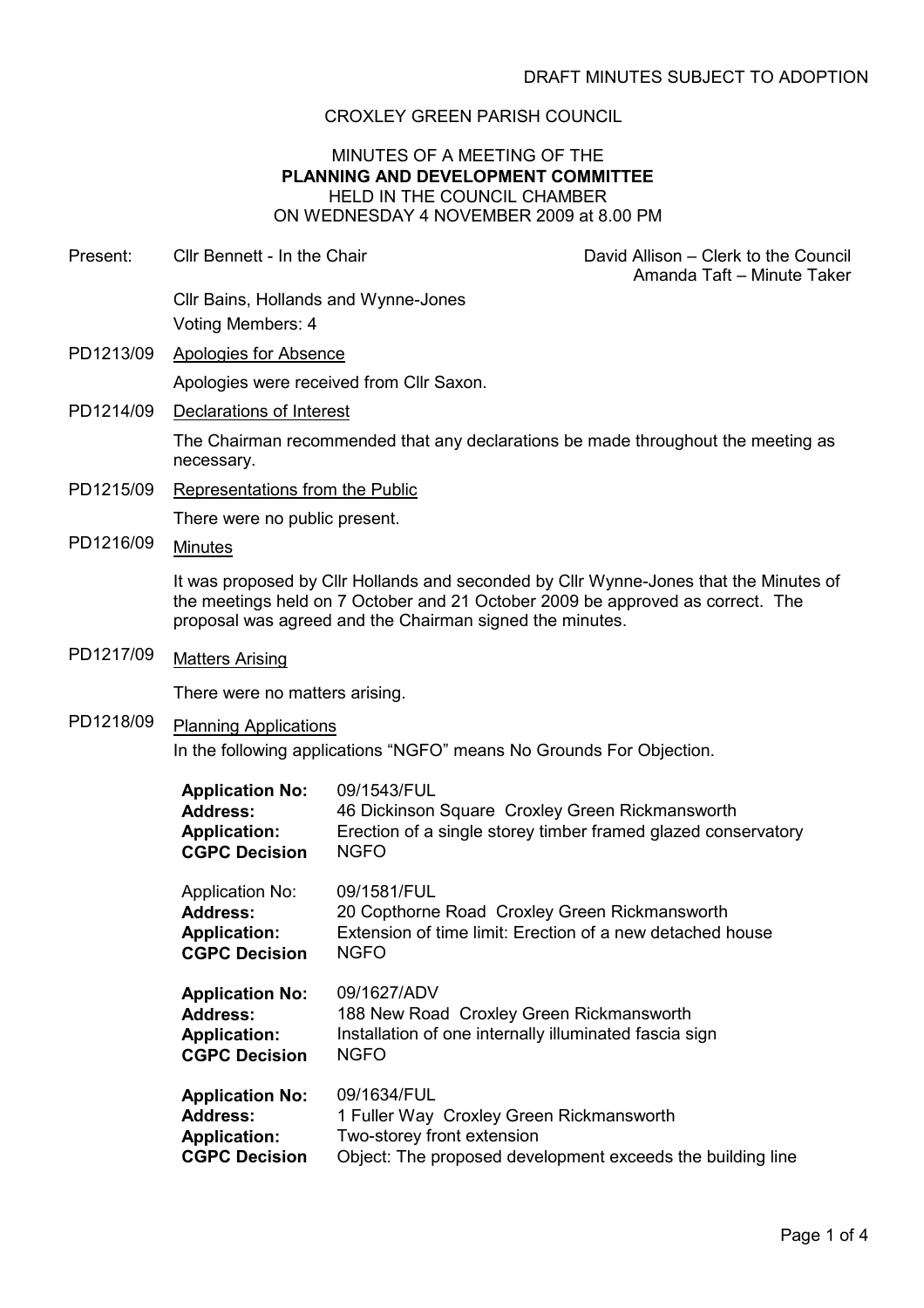| <b>Application No:</b> | 09/1635/FUL                                     |
|------------------------|-------------------------------------------------|
| <b>Address:</b>        | 45 Dickinson Square Croxley Green Rickmansworth |
| Application:           | Single-storey rear extension                    |
| <b>CGPC Decision</b>   | NGFO.                                           |

The Clerk advised that the consultation date for the following application expired on 10 November but that the plans were still not available on TRDC's website as at the morning of 4 November. TRDC were informed of this and consequently, the plans were available online at the meeting but not at the time the list of planning applications was prepared.

| <b>Application No:</b> | 09/1583/FUL                                                                                                            |
|------------------------|------------------------------------------------------------------------------------------------------------------------|
| <b>Address:</b>        | 90 Watford Road Croxley Green Rickmansworth                                                                            |
| <b>Application:</b>    | Two storey side extension, single storey front and side extension,<br>single storey rear extension and new front porch |
| <b>CGPC Decision</b>   | Object: The proposed development appears to exceeds the building<br>line                                               |

# Certificate of Lawfulness – for Members information only

| <b>Application No:</b> | 09/1670/CLPD                                                                                     |
|------------------------|--------------------------------------------------------------------------------------------------|
| <b>Address:</b>        | 99 Byewaters Croxley Green Watford                                                               |
| <b>Application:</b>    | Certificate of Lawfulness Proposed Development: Enlargement of 2<br>windows to front of property |
| <b>CGPC Decision</b>   | <b>Noted</b>                                                                                     |
|                        |                                                                                                  |

PD1219/09 Recent Decisions by Three Rivers District Council

## APPROVED

| <b>Reference No:</b>  | 09/1247/FUL                                                                                                                                                                                                                                                                                                       |
|-----------------------|-------------------------------------------------------------------------------------------------------------------------------------------------------------------------------------------------------------------------------------------------------------------------------------------------------------------|
| <b>Address:</b>       | 44 Copthorne Road Croxley Green Rickmansworth                                                                                                                                                                                                                                                                     |
| <b>Application:</b>   | Amendment to 09/0463/FUL: Two-storey front/side extension, single-<br>storey front garage extension, two-storey side/rear extensions,<br>new chimneys and alterations to fenestration, to include: Balcony<br>above garage extension, front porch extension, additional front<br>window and re-positioned chimney |
| <b>TRDC Decision:</b> | Approved                                                                                                                                                                                                                                                                                                          |
| <b>CGPC Decision:</b> | <b>NGFO</b>                                                                                                                                                                                                                                                                                                       |
| <b>Reference No:</b>  | 09/1321/FUL                                                                                                                                                                                                                                                                                                       |
| <b>Address:</b>       | 17 Dickinson Avenue Croxley Green Rickmansworth                                                                                                                                                                                                                                                                   |
| <b>Application:</b>   | Amendment to planning permission 09/0711/FUL: Demolition of<br>existing garage and erection of a two-storey side extension with<br>rear dormer window, single-storey side and rear extension                                                                                                                      |
| <b>TRDC Decision:</b> | Approved                                                                                                                                                                                                                                                                                                          |
| <b>CGPC Decision:</b> | Object: There would be a loss of privacy to the neighbours at<br>number 15 which is not appropriate                                                                                                                                                                                                               |
| <b>Reference No:</b>  | 09/1343/FUL                                                                                                                                                                                                                                                                                                       |
| <b>Address:</b>       | 52 Dickinson Square Croxley Green Rickmansworth                                                                                                                                                                                                                                                                   |
| <b>Application:</b>   | Single-storey rear extension with rooflights                                                                                                                                                                                                                                                                      |
| <b>TRDC Decision:</b> | Approved                                                                                                                                                                                                                                                                                                          |
| <b>CGPC Decision:</b> | <b>NGFO</b>                                                                                                                                                                                                                                                                                                       |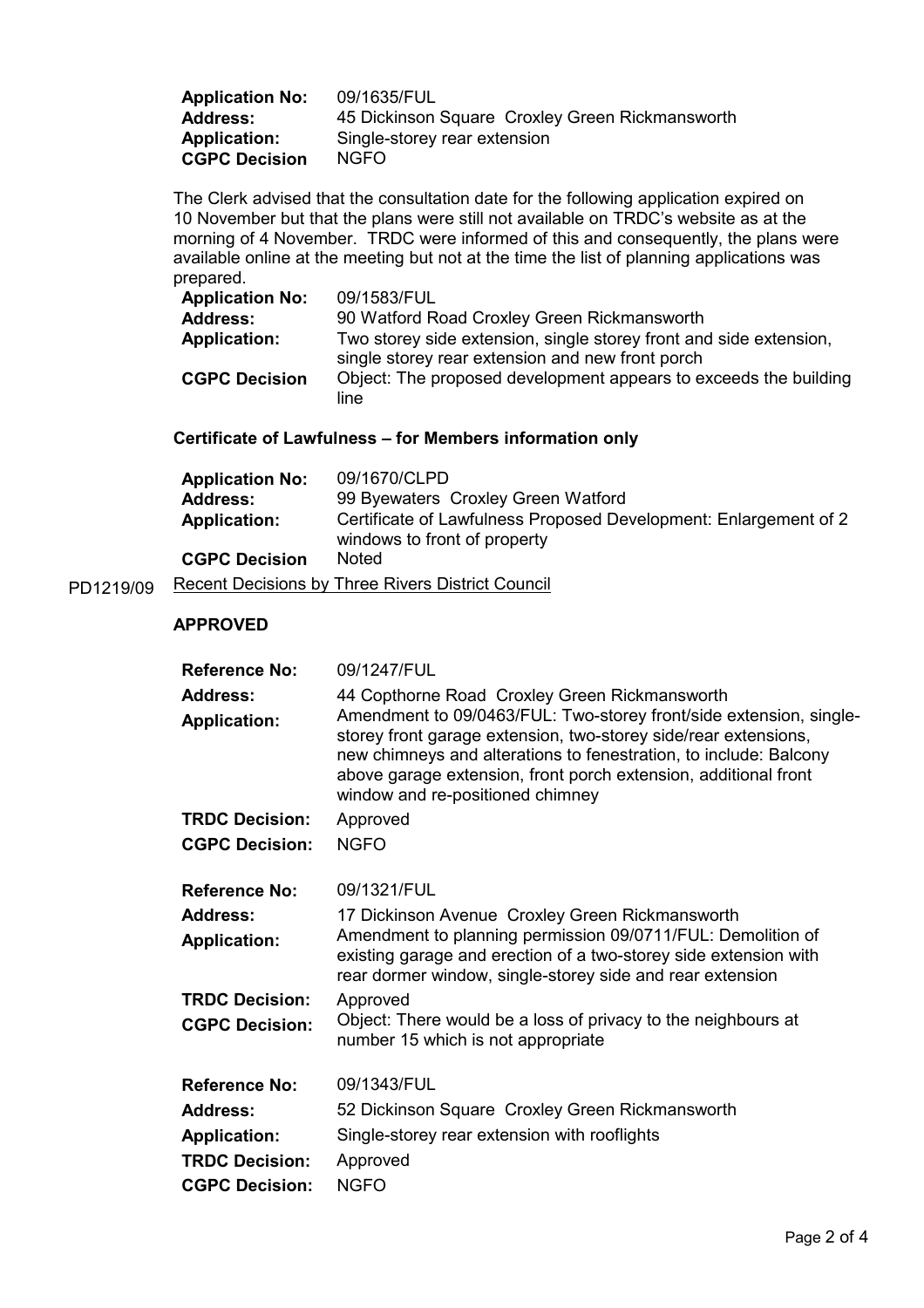| <b>Reference No:</b>                           | 09/1385/FUL                                                                                                                                                                                                                                                                                                                                                                                                                                                                                                                                                                                                                                               |  |
|------------------------------------------------|-----------------------------------------------------------------------------------------------------------------------------------------------------------------------------------------------------------------------------------------------------------------------------------------------------------------------------------------------------------------------------------------------------------------------------------------------------------------------------------------------------------------------------------------------------------------------------------------------------------------------------------------------------------|--|
| <b>Address:</b>                                | 62 Winton Drive Croxley Green Rickmansworth                                                                                                                                                                                                                                                                                                                                                                                                                                                                                                                                                                                                               |  |
| <b>Application:</b>                            | Ground floor side and rear extensions, first-floor front extension,<br>portico over front entrance                                                                                                                                                                                                                                                                                                                                                                                                                                                                                                                                                        |  |
| <b>TRDC Decision:</b>                          | Approved                                                                                                                                                                                                                                                                                                                                                                                                                                                                                                                                                                                                                                                  |  |
| <b>CGPC Decision:</b>                          | <b>NGFO</b>                                                                                                                                                                                                                                                                                                                                                                                                                                                                                                                                                                                                                                               |  |
| <b>Reference No:</b>                           | 09/1400/FUL                                                                                                                                                                                                                                                                                                                                                                                                                                                                                                                                                                                                                                               |  |
| <b>Address:</b><br><b>Application:</b>         | 13 Hazelwood Road Croxley Green Rickmansworth<br>Single-storey rear extension with rooflights and excavation to<br>create decking area with retaining wall                                                                                                                                                                                                                                                                                                                                                                                                                                                                                                |  |
| <b>TRDC Decision:</b><br><b>CGPC Decision:</b> | Approved<br><b>NGFO</b>                                                                                                                                                                                                                                                                                                                                                                                                                                                                                                                                                                                                                                   |  |
| <b>REFUSED</b>                                 |                                                                                                                                                                                                                                                                                                                                                                                                                                                                                                                                                                                                                                                           |  |
| <b>Reference No:</b>                           | 09/1229/FUL                                                                                                                                                                                                                                                                                                                                                                                                                                                                                                                                                                                                                                               |  |
| Address:                                       | Halewood Cottage The Green Croxley Green                                                                                                                                                                                                                                                                                                                                                                                                                                                                                                                                                                                                                  |  |
| <b>Application:</b>                            | Two-storey rear extension, first-floor rear and side extension and<br>erection of detached garage                                                                                                                                                                                                                                                                                                                                                                                                                                                                                                                                                         |  |
| <b>TRDC Decision:</b>                          | Refused:                                                                                                                                                                                                                                                                                                                                                                                                                                                                                                                                                                                                                                                  |  |
| <b>CGPC Decision:</b>                          | The proposed extensions, by reason of their bulk height and<br>elevational design would result in an obtrusive and incongruous form<br>of development that fails to preserve or enhance the character and<br>appearance of the Conservation Area. The character, scale and<br>form of the Listed Building would be adversely affected by the<br>proposed extensions. The proposed development fails to comply<br>with Policies C1 and C8 of the Three Rivers Local Plan 1996-2011.<br>Object on the grounds that the development is unsympathetic to the<br>character of the Conservation Area and is overbearing in relation to<br>adjoining properties. |  |
| <b>Reference No:</b>                           | 09/1230/LBC                                                                                                                                                                                                                                                                                                                                                                                                                                                                                                                                                                                                                                               |  |
| <b>Address:</b>                                | Halewood Cottage The Green Croxley Green                                                                                                                                                                                                                                                                                                                                                                                                                                                                                                                                                                                                                  |  |
| <b>Application:</b>                            | Listed Building Consent: Two-storey rear extension, first-floor rear<br>and side extension and erection of detached garage                                                                                                                                                                                                                                                                                                                                                                                                                                                                                                                                |  |
| <b>TRDC Decision:</b>                          | Refused:                                                                                                                                                                                                                                                                                                                                                                                                                                                                                                                                                                                                                                                  |  |
| <b>CGPC Decision:</b>                          | The proposed extensions would not be appropriate to the Listed<br>Building, by reason of their scale, form and adverse impact on the<br>special historic character of the property. This fails to comply with<br>Policy C8 of the Three Rivers Local Plan 1996-2011.<br>Object on the grounds that the development is unsympathetic to the<br>character of the Conservation Area and is overbearing in relation to<br>adjoining properties.                                                                                                                                                                                                               |  |

PD1220/09 Appeals Against Planning Decisions

There were no appeals to note.

PD1221/09 Buddleia Footpath and Buddleia Bridleway Applications

The Chairman introduced this matter and the Clerk referred Members to Hertfordshire County Council's formal notice of decision which was noted by Members.